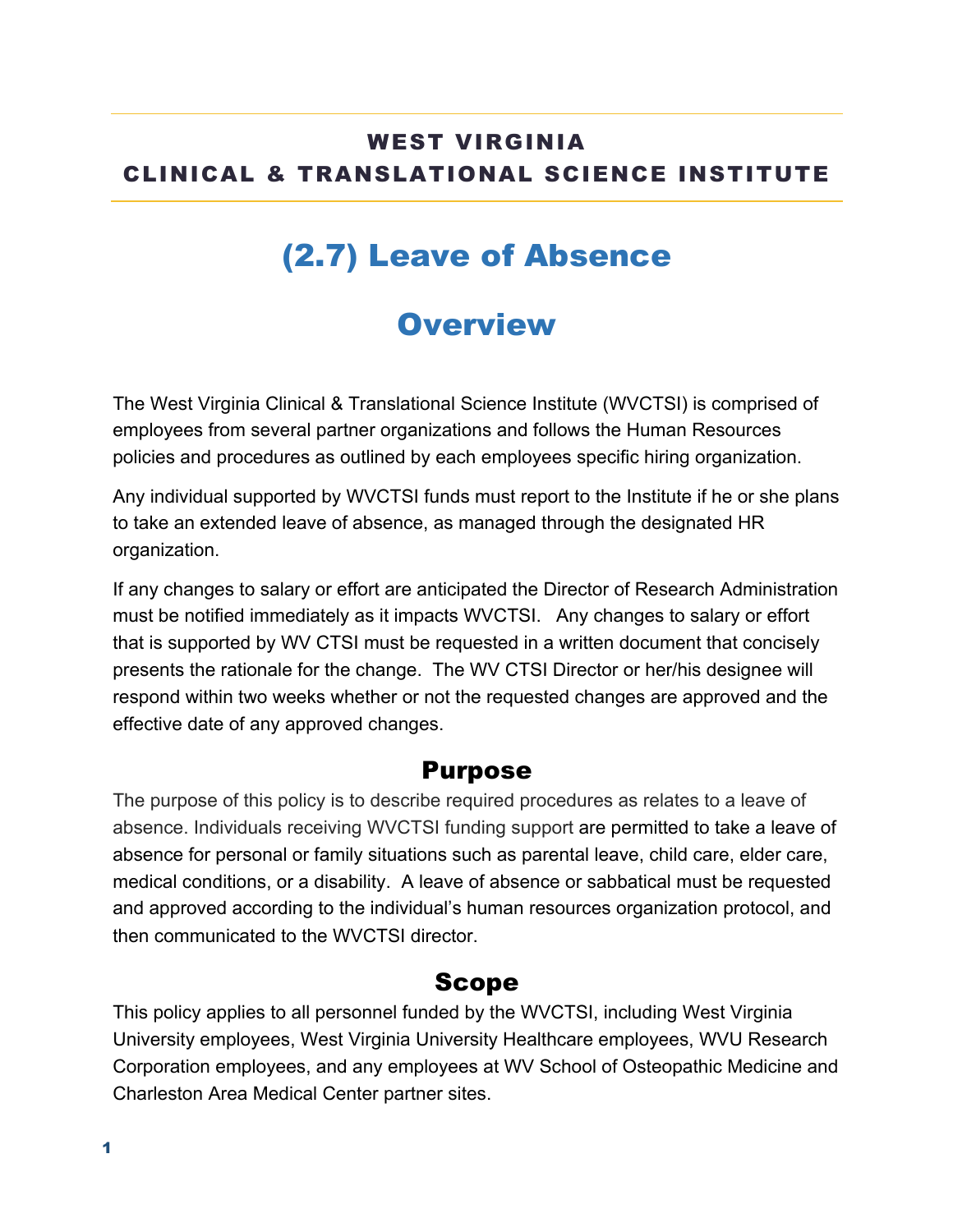### Clarification

If considering a leave of absence from the WVCTSI project, a notification to the WVCTSI Principal Investigator (PI) must be submitted. Although the PI may not have the supervisory or hierarchical authority to approve or deny personnel requests, the PI does have the responsibility of the mission of the institute and the absence of constituents could potentially impact the ability of CTSI to achieve stated goals.

### **Definitions**

**Employees:** any faculty or staff of West Virginia University and its affiliates

**Chairs/Vice-Chairs:** persons named as leaders of WVCTSI core activities

**WVCTSI Staff**: staff members reporting to the WVCTSI cores

**Core Constituents**: a member of a WVCTSI core who participate in the activities of the institute

**Principal Investigator (PI)/Researcher**: a person in charge of conducting research

**Scholar**: a person who develops and conducts mentored, clinical and translational research for WVCTSI

**Partner Sites**: WVCTSI staff members at Charleston Area Medical Center and School of Osteopathic Medicine who are named within the WVCTSI grant and contribute effort.

**Agencies**: West Virginia University, West Virginia University Research Corporation, West Virginia University Healthcare dba WVU Medical Corporation or University Health Associates, Charleston Area Medical Center, WV School of Osteopathic Medicine

# **Policy**

Those affiliated with WVCTSI should refer to the leave policies of their primary employer/institution in regard to leaves of absence.

WVCTSI staff employed by the WVU Research Corporation (WVURC), will be required to provide timely, appropriate verification for any leave of absence request, initially, to extend and/or to continue the absence as outlined in the WVURC Employee Handbook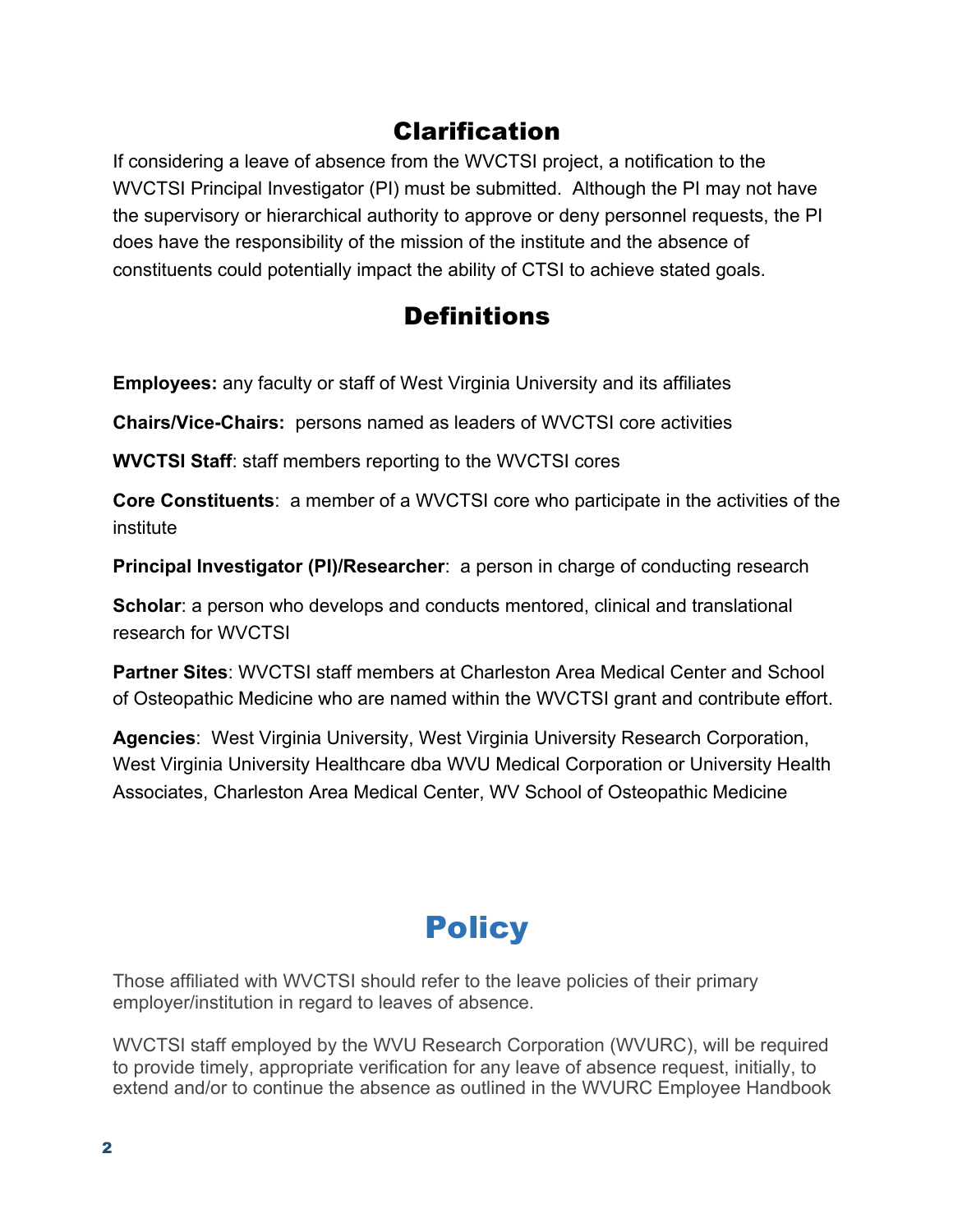(http://hr.research.wvu.edu/files/d/06447ed4-1dd4-4d76-bbbcadd4d58cf66e/handbook.pdf).

f an employee in a probationary period is approved for a leave of absence, the probationary period will be suspended and reactivated upon his/her return to work. Employees are required to return to work and fulfill the position requirements at the end of the leave of absence.

Absence from work consistent with the provisions of the FMLA will be applied concurrently with qualifying absences due to: on the job injuries/worker's compensation, parental leave, personal or medical leaves of absence, whether the employee is removed from payroll or compensation is continued via catastrophic, accrued CTO/STO, sick or annual leave. Absence from work consistent with the provisions of the Parental Leave Act will be applied concurrently with qualifying FMLA, personal or medical leaves of absence without pay.

### Procedures

It is requested that any employee paid by WVCTSI should:

- Immediately notify the appropriate Core Chair and the Financial Manager of the leave request.
- Immediately notify the appropriate Core Chair and the Financial Manager upon return to work.

#### Evaluation Criteria:

As determined by the hiring institution.

### Roles and Responsibilities

The immediate supervisor, the WVCTSI Core Chair, departmental/division administrators (deans/ directors) and appropriate personnel in the primary institution's Department of Human Resources are responsible for administering this policy.

### References and Authority

• WVU Human resources Policies located at: http://www.hr.wvu.edu/policies